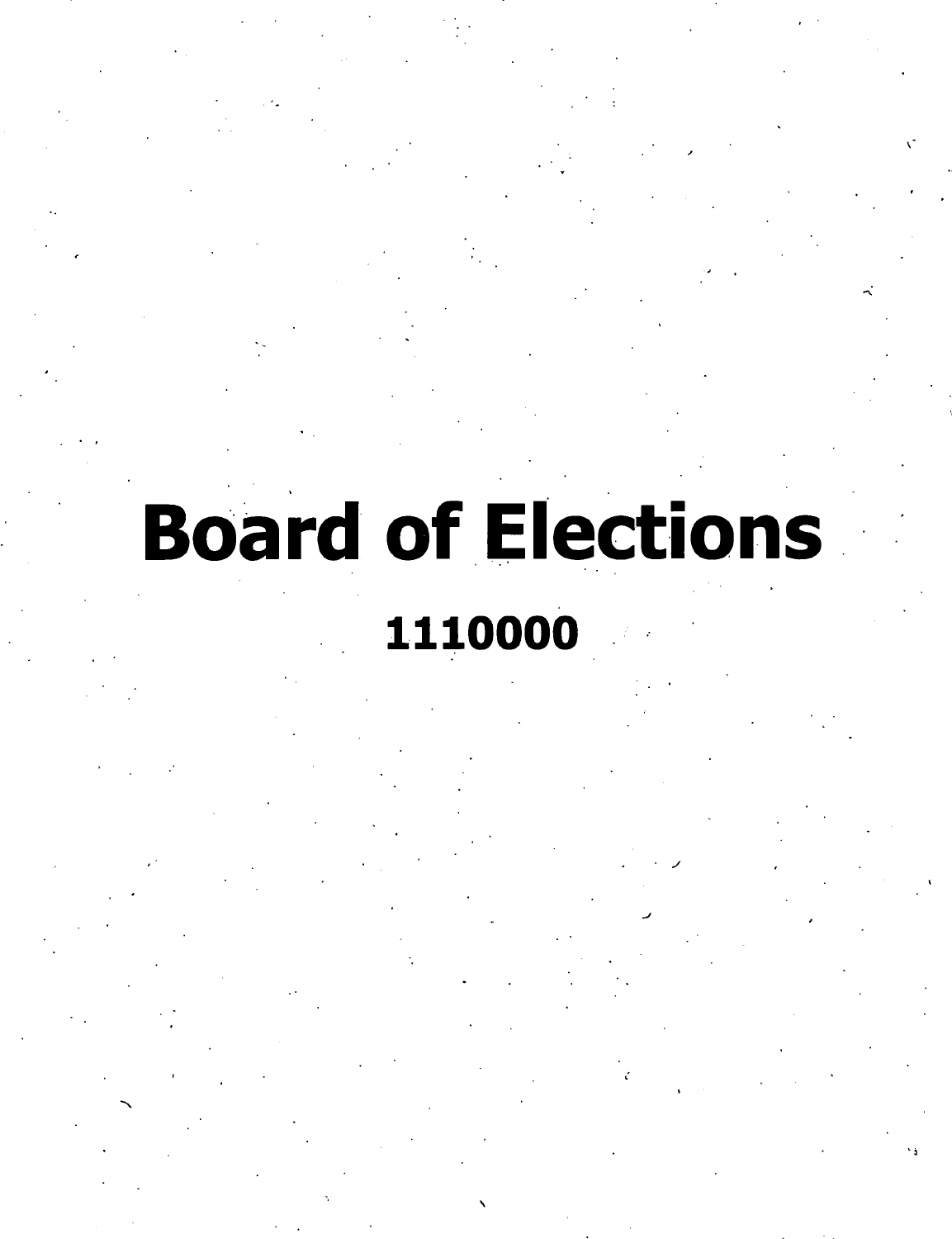**FORM B OSC** Use Only: Reporting Code: Category Code:

#### **State Consultant Services Contractor's Annual Employment Report**

#### **Report Period: April 1. 2019 to March 31. 2020**

**Contracting State Agency Name:** NYS Board of Elections **Agency Code: BOE Contract Number:** BOE01-C003878-1110000 **Contract Term:** 10/31/2018 **to** 10/20/2023 **Contractor Name:** SLI Compliance, a division of Gaming Laboratories Int (GLI, LLC) **Contractor Address:** 4720 Independence Street, Wheat Ridge, CO 80033 **Description of Services Being Provided:** independent Testing and Authority Services for Voting System Exam and Certification Testing [ITAS for BOE]

| Scope of Contract (Choose one that best fits):<br>Evaluation $\Box$ Research $\Box$<br>Analysis <b>□</b><br>Training $\Box$<br>Other IT consulting X<br>Computer Programming $\Box$<br>Data Processing $\Box$<br>Engineering $\Box$ Architect Services $\Box$ Surveying $\Box$<br>Environmental Services $\Box$<br>Health Services $\Box$<br>Mental Health Services $\Box$<br>Other Consulting $\Box$<br>Accounting $\Box$<br>Auditing □ Paralegal □<br>Legal $\Box$ |                            |                               |                                      |  |  |  |
|----------------------------------------------------------------------------------------------------------------------------------------------------------------------------------------------------------------------------------------------------------------------------------------------------------------------------------------------------------------------------------------------------------------------------------------------------------------------|----------------------------|-------------------------------|--------------------------------------|--|--|--|
| <b>O*Net Employment Category</b><br>(see O*Net on-line at online.onetcenter.org)                                                                                                                                                                                                                                                                                                                                                                                     | <b>Number of Employees</b> | <b>Number of Hours Worked</b> | Amount Payable Under<br>the Contract |  |  |  |
| 11-3021.00 - Computer and Information Systems Managers                                                                                                                                                                                                                                                                                                                                                                                                               |                            |                               |                                      |  |  |  |
| and 15-1199.09 - IT Project Managers                                                                                                                                                                                                                                                                                                                                                                                                                                 | 5                          | 676.5                         | \$85,395.00                          |  |  |  |
| 15-1199.01 - Software Quality Assurance Engineers and                                                                                                                                                                                                                                                                                                                                                                                                                | 5                          | 260                           | \$32,801.25                          |  |  |  |
| <b>Testers</b>                                                                                                                                                                                                                                                                                                                                                                                                                                                       |                            |                               |                                      |  |  |  |
| 43-9199.00 - Office and Administrative Support<br><b>Workers, All Other</b>                                                                                                                                                                                                                                                                                                                                                                                          | 2                          | 173.25                        | \$12,993.75                          |  |  |  |
|                                                                                                                                                                                                                                                                                                                                                                                                                                                                      |                            |                               |                                      |  |  |  |
|                                                                                                                                                                                                                                                                                                                                                                                                                                                                      |                            |                               |                                      |  |  |  |
| Total this page                                                                                                                                                                                                                                                                                                                                                                                                                                                      | 11                         | 1109.75                       | \$131,190.                           |  |  |  |
| 1109.75<br>\$131,190.<br>11<br><b>Grand Total</b>                                                                                                                                                                                                                                                                                                                                                                                                                    |                            |                               |                                      |  |  |  |

| Name of person who prepared this report: Traci Mapps |                       |  |             |  |
|------------------------------------------------------|-----------------------|--|-------------|--|
| Preparer's Signature: Yanu UM                        |                       |  |             |  |
| Title: Director, SLI Compliance                      | Phone #: 303.422-1566 |  |             |  |
| Date Prepared: 4.27.2020                             |                       |  |             |  |
| Use additional pages if necessary)                   |                       |  | Page 1 of 1 |  |

*Adde:" Amount payable under contract"* is the NYS BOE01-C003878-1110000 Purchase Order amounts for year two (2) of the 5-year contract.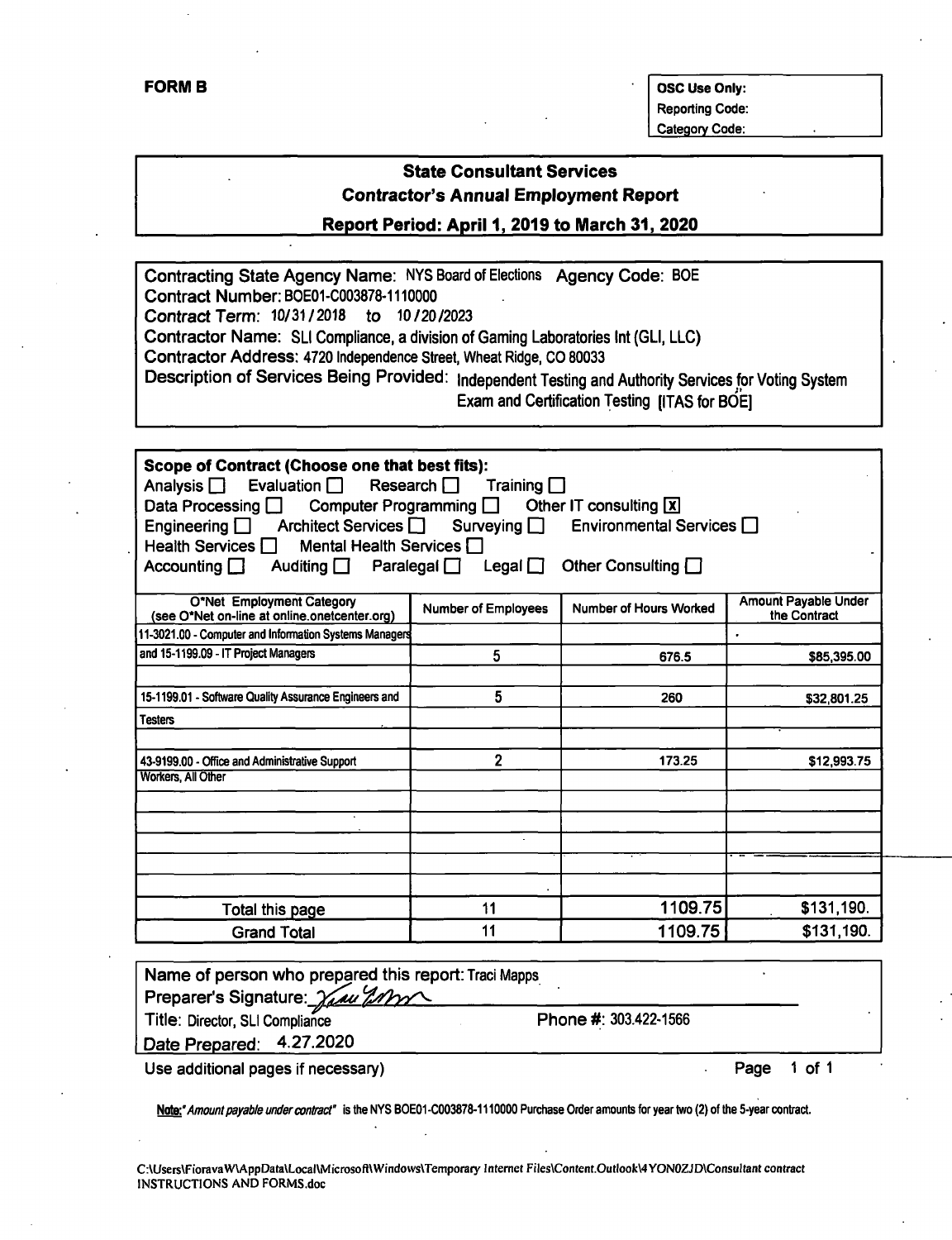#### **FORMB**

#### New York State Consultant Services **Contractor's Annual Employment Report**

Report Period: April 1, 2019 to March 31, 2020

| Contracting State Agency Name: NYS Office of General Services/<br><b>NYS Board of Elections</b> |                                      |                                         |                                                    |
|-------------------------------------------------------------------------------------------------|--------------------------------------|-----------------------------------------|----------------------------------------------------|
| Contract Number: PH65775                                                                        |                                      | Agency Business Unit:                   |                                                    |
| Contract Term: 11/1/2012 to 6/30/2019                                                           |                                      | <b>Agency Department ID:</b>            |                                                    |
| Contractor Name: NTT DATA, Inc.                                                                 |                                      |                                         |                                                    |
| Contractor Address: 18 Corporate Woods Blvd., Albany,                                           |                                      |                                         |                                                    |
| <b>NY 12211</b><br><b>Description of Services Being Provided: Consulting Services</b>           |                                      |                                         |                                                    |
|                                                                                                 |                                      |                                         |                                                    |
| Scope of Contract (Choose one that best fits):                                                  |                                      |                                         |                                                    |
| Analysis<br>Evaluation                                                                          | <b>Research</b>                      | Training                                |                                                    |
| <b>Data Processing</b>                                                                          | <b>Computer Programming</b>          | ⊠Other IT consulting                    |                                                    |
| <b>Architect Services</b><br>Engineering                                                        | Surveying                            |                                         | <b>Environmental Services</b>                      |
| <b>Health Services</b>                                                                          | <b>Mental Health Services</b>        |                                         |                                                    |
| Accounting<br><b>Auditing</b>                                                                   | Paralegal                            | Legal                                   | <b>Other Consulting</b>                            |
|                                                                                                 |                                      |                                         |                                                    |
| <b>Employment Category</b>                                                                      | <b>Number of</b><br><b>Employees</b> | <b>Number of</b><br><b>Hours Worked</b> | <b>Amount Payable</b><br><b>Under the Contract</b> |
| <b>Computer Systems Analysts</b>                                                                | 1                                    | 1878.50                                 | \$144,757.21                                       |
| <b>Computer Systems Engineers/</b>                                                              | 1                                    | 98.00                                   | \$8,174.18                                         |
| <b>Architects</b>                                                                               |                                      |                                         |                                                    |
| <b>Information Technology Project</b><br><b>Managers</b>                                        | 1                                    | 1743.00                                 | \$166,142.76                                       |
| <b>Database Administrators</b>                                                                  | 1                                    | 1920.50                                 | \$144,920.93                                       |
|                                                                                                 |                                      |                                         |                                                    |
|                                                                                                 |                                      |                                         |                                                    |
|                                                                                                 |                                      |                                         |                                                    |
|                                                                                                 |                                      |                                         |                                                    |
|                                                                                                 |                                      |                                         |                                                    |
|                                                                                                 |                                      |                                         |                                                    |
|                                                                                                 |                                      |                                         |                                                    |
|                                                                                                 |                                      |                                         |                                                    |
| Total this page                                                                                 | 4                                    | 5640                                    | \$463,995.08                                       |

Name of person who prepared this report: Carol Fitzgerald<br>Title: Delivery Director

Preparer's Signature: Carolfitzgeralb

Date Prepared: 5/15/2020

(Use additionai pages, if necessary)

Phone#: 518-815-2057

Page <sup>1</sup> of <sup>1</sup>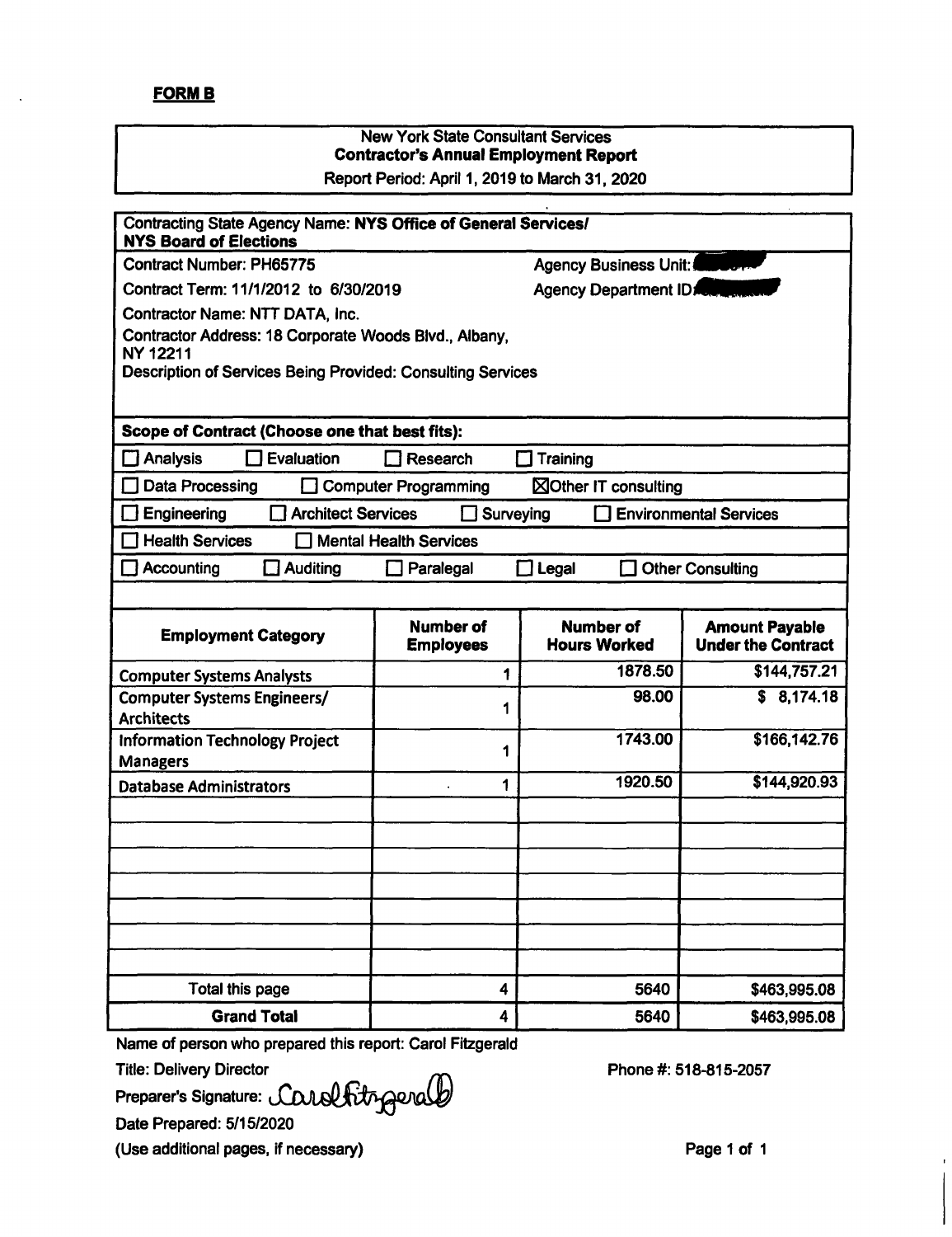÷.

#### **FORMB**

| <b>New York State Consultant Services</b>    |
|----------------------------------------------|
| <b>Contractor's Annual Employment Report</b> |

**Report Period: April 1, 2019 to March 31, 2020**

| Contracting State Agency Name: NYS Board of Elections (BOE)<br>Agency Business Unit: 80Eu/<br><b>Contract Number: PH65776</b><br>Contract Term: 11/01/2012 to 06/30/2019<br><b>Agency Department ID:</b><br>1110000<br><b>Contractor Name: Knowledge Builders Inc.</b><br>Contractor Address: 1977 Western Avenue, Ste #1, Albany, NY 12202<br>Description of Services Being Provided: Programmer                                                                          |                                                                                                                                       |          |              |  |  |  |  |  |
|----------------------------------------------------------------------------------------------------------------------------------------------------------------------------------------------------------------------------------------------------------------------------------------------------------------------------------------------------------------------------------------------------------------------------------------------------------------------------|---------------------------------------------------------------------------------------------------------------------------------------|----------|--------------|--|--|--|--|--|
| Scope of Contract (Choose one that best fits):<br>$\boxtimes$ Evaluation<br>$\boxtimes$ Analysis<br>Research<br>Training<br>$\boxtimes$ Data Processing<br>$\boxtimes$ Computer Programming<br>Other IT consulting<br><b>Architect Services</b><br>$\Box$ Surveying<br>Engineering<br>$\Box$ Environmental Services<br><b>Health Services</b><br>$\Box$ Mental Health Services<br>Paralegal<br>$\square$ Legal<br>Accounting<br><b>Auditing</b><br><b>Other Consulting</b> |                                                                                                                                       |          |              |  |  |  |  |  |
| <b>Employment Category</b>                                                                                                                                                                                                                                                                                                                                                                                                                                                 | <b>Number of</b><br><b>Number of</b><br><b>Amount Payable</b><br><b>Hours Worked</b><br><b>Employees</b><br><b>Under the Contract</b> |          |              |  |  |  |  |  |
| 15-1132                                                                                                                                                                                                                                                                                                                                                                                                                                                                    | 1.00                                                                                                                                  | 2,139.75 | \$156,158.99 |  |  |  |  |  |
|                                                                                                                                                                                                                                                                                                                                                                                                                                                                            | 0.00                                                                                                                                  | 0.00     | \$0.00       |  |  |  |  |  |
|                                                                                                                                                                                                                                                                                                                                                                                                                                                                            | 0.00                                                                                                                                  | 0.00     | \$0.00       |  |  |  |  |  |
|                                                                                                                                                                                                                                                                                                                                                                                                                                                                            | 0.00                                                                                                                                  | 0.00     | \$0.00       |  |  |  |  |  |
|                                                                                                                                                                                                                                                                                                                                                                                                                                                                            | 0.00                                                                                                                                  | 0.00     | \$0.00       |  |  |  |  |  |
|                                                                                                                                                                                                                                                                                                                                                                                                                                                                            | 0.00                                                                                                                                  | 0.00     | \$0.00       |  |  |  |  |  |
|                                                                                                                                                                                                                                                                                                                                                                                                                                                                            | 0.00                                                                                                                                  | 0.00     | \$0.00       |  |  |  |  |  |
|                                                                                                                                                                                                                                                                                                                                                                                                                                                                            | 0.00                                                                                                                                  | 0.00     | \$0.00       |  |  |  |  |  |
|                                                                                                                                                                                                                                                                                                                                                                                                                                                                            | 0.00                                                                                                                                  | 0.00     | \$0.00       |  |  |  |  |  |
|                                                                                                                                                                                                                                                                                                                                                                                                                                                                            | 0.00                                                                                                                                  | 0.00     | \$0.00       |  |  |  |  |  |
|                                                                                                                                                                                                                                                                                                                                                                                                                                                                            | 0.00                                                                                                                                  | 0.00     | \$0.00       |  |  |  |  |  |
|                                                                                                                                                                                                                                                                                                                                                                                                                                                                            | 0.00                                                                                                                                  | 0.00     | \$0.00       |  |  |  |  |  |
|                                                                                                                                                                                                                                                                                                                                                                                                                                                                            | 0.00<br>\$0.00<br>0.00                                                                                                                |          |              |  |  |  |  |  |
| <b>Total this Page</b>                                                                                                                                                                                                                                                                                                                                                                                                                                                     | 1.00                                                                                                                                  | 2,139.75 | \$156,158.99 |  |  |  |  |  |
| 1.00<br>2,139<br>\$156,158.99<br><b>Grand Total</b>                                                                                                                                                                                                                                                                                                                                                                                                                        |                                                                                                                                       |          |              |  |  |  |  |  |

Janvary

Name of person who prepared this report: Sanjay Kapalli

Title: Executive Vice President

Preparer's Signature:

 $\ddot{\phantom{0}}$ 

Date Prepared: 04/30/2020

(Use additional pages, if necessary) example 2 and 2 and 2 and 2 and 2 and 2 and 2 and 2 and 2 and 2 and 2 and 2 and 2 and 2 and 2 and 2 and 2 and 2 and 2 and 2 and 2 and 2 and 2 and 2 and 2 and 2 and 2 and 2 and 2 and 2 a

 $\ddot{\phantom{a}}$ 

Phone #: 518-810-7478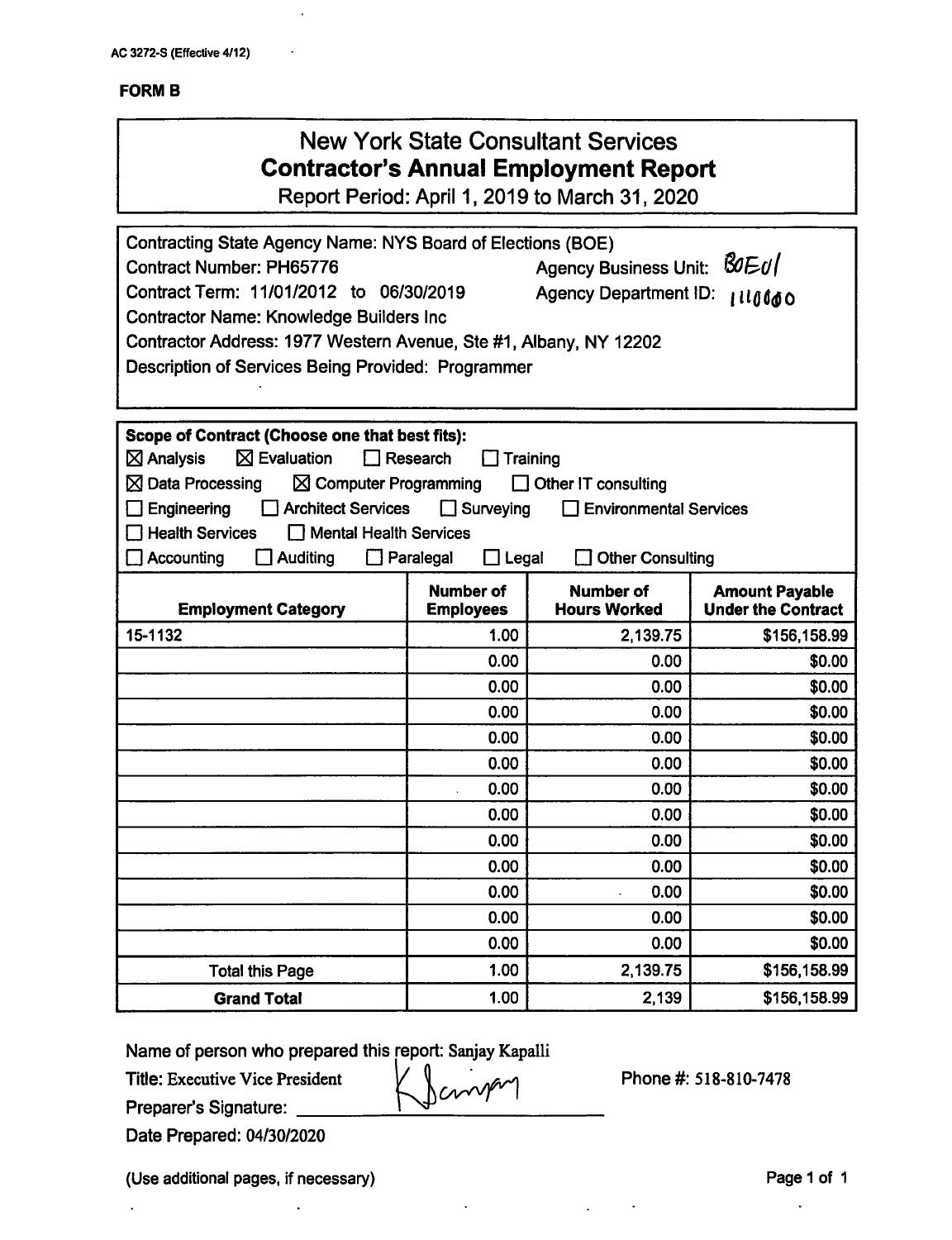$\sim$   $\sim$ 

#### FORM B

| <b>New York State Consultant Services</b><br><b>Contractor's Annual Employment Report</b><br>Report Period: April 1, 2019 to March 31, 2020                                                                                                                                                                                                                                                                                        |      |          |              |  |  |  |  |
|------------------------------------------------------------------------------------------------------------------------------------------------------------------------------------------------------------------------------------------------------------------------------------------------------------------------------------------------------------------------------------------------------------------------------------|------|----------|--------------|--|--|--|--|
| <b>Contracting State Agency Name: Board of Elections</b><br>Contract Number: PH65780<br><b>Agency Business Unit: BOE01</b><br>Contract Term: 10/1/18 to 6/30/19<br>Agency Department ID: 1110000<br>Contractor Name: MVP Consulting Plus, Inc.<br>Contractor Address: 435 New Karner Road Albany, NY 12205<br>Description of Services Being Provided: IT Consulting (Various)                                                      |      |          |              |  |  |  |  |
| Scope of Contract (Choose one that best fits):<br>$\Box$ Evaluation<br>$\Box$ Research<br>Training<br>Analysis<br>Data Processing<br>Computer Programming<br>□ Other IT consulting<br>Surveying<br>Engineering<br><b>Architect Services</b><br><b>Environmental Services</b><br>$\mathsf{L}$<br><b>Health Services</b><br>Mental Health Services<br><b>Other Consulting</b><br>Accounting<br>Auditing<br>$\Box$ Legal<br>Paralegal |      |          |              |  |  |  |  |
| <b>Number of</b><br><b>Number of</b><br><b>Amount Payable</b><br><b>Under the Contract</b><br><b>Hours Worked</b><br><b>Employees</b><br><b>Employment Category</b>                                                                                                                                                                                                                                                                |      |          |              |  |  |  |  |
| 15-1142.00                                                                                                                                                                                                                                                                                                                                                                                                                         | 1.00 | 542.50   | \$43,947.93  |  |  |  |  |
|                                                                                                                                                                                                                                                                                                                                                                                                                                    | 1.00 | 512.00   | \$41,477.12  |  |  |  |  |
|                                                                                                                                                                                                                                                                                                                                                                                                                                    | 1.00 | 487.00   | \$39,451.87  |  |  |  |  |
|                                                                                                                                                                                                                                                                                                                                                                                                                                    | 1.00 | 476.00   | \$38,560.76  |  |  |  |  |
| 15-1131.00                                                                                                                                                                                                                                                                                                                                                                                                                         | 1.00 | 400.00   | \$27,092.00  |  |  |  |  |
|                                                                                                                                                                                                                                                                                                                                                                                                                                    | 1.00 | 476.50   | \$32,273.35  |  |  |  |  |
|                                                                                                                                                                                                                                                                                                                                                                                                                                    | 1.00 | 400.00   | \$27,092.00  |  |  |  |  |
|                                                                                                                                                                                                                                                                                                                                                                                                                                    | 0.00 | 0.00     | \$0.00       |  |  |  |  |
|                                                                                                                                                                                                                                                                                                                                                                                                                                    | 0.00 | 0.00     | \$0.00       |  |  |  |  |
|                                                                                                                                                                                                                                                                                                                                                                                                                                    | 0.00 | 0.00     | \$0.00       |  |  |  |  |
|                                                                                                                                                                                                                                                                                                                                                                                                                                    | 0.00 | 0.00     | \$0.00       |  |  |  |  |
|                                                                                                                                                                                                                                                                                                                                                                                                                                    | 0.00 | 0.00     | \$0.00       |  |  |  |  |
|                                                                                                                                                                                                                                                                                                                                                                                                                                    | 0.00 | 0.00     | \$0.00       |  |  |  |  |
| <b>Total this Page</b>                                                                                                                                                                                                                                                                                                                                                                                                             | 7.00 | 3,294.00 | \$249,895.03 |  |  |  |  |
| \$249,895.03<br>3,294<br>7.00<br><b>Grand Total</b>                                                                                                                                                                                                                                                                                                                                                                                |      |          |              |  |  |  |  |

Name of person who prepared this report: Ilakumari Patel Title: CEO/CFO **Phone #: 518-218-1700** 

: *LN&Cla* Preparer's Signature: Date Prepared: 4/30/20

(Use additional pages, if necessary) example 2 and 2 and 2 and 2 and 2 and 2 and 2 and 2 and 2 and 2 and 2 and 2 and 2 and 2 and 2 and 2 and 2 and 2 and 2 and 2 and 2 and 2 and 2 and 2 and 2 and 2 and 2 and 2 and 2 and 2 a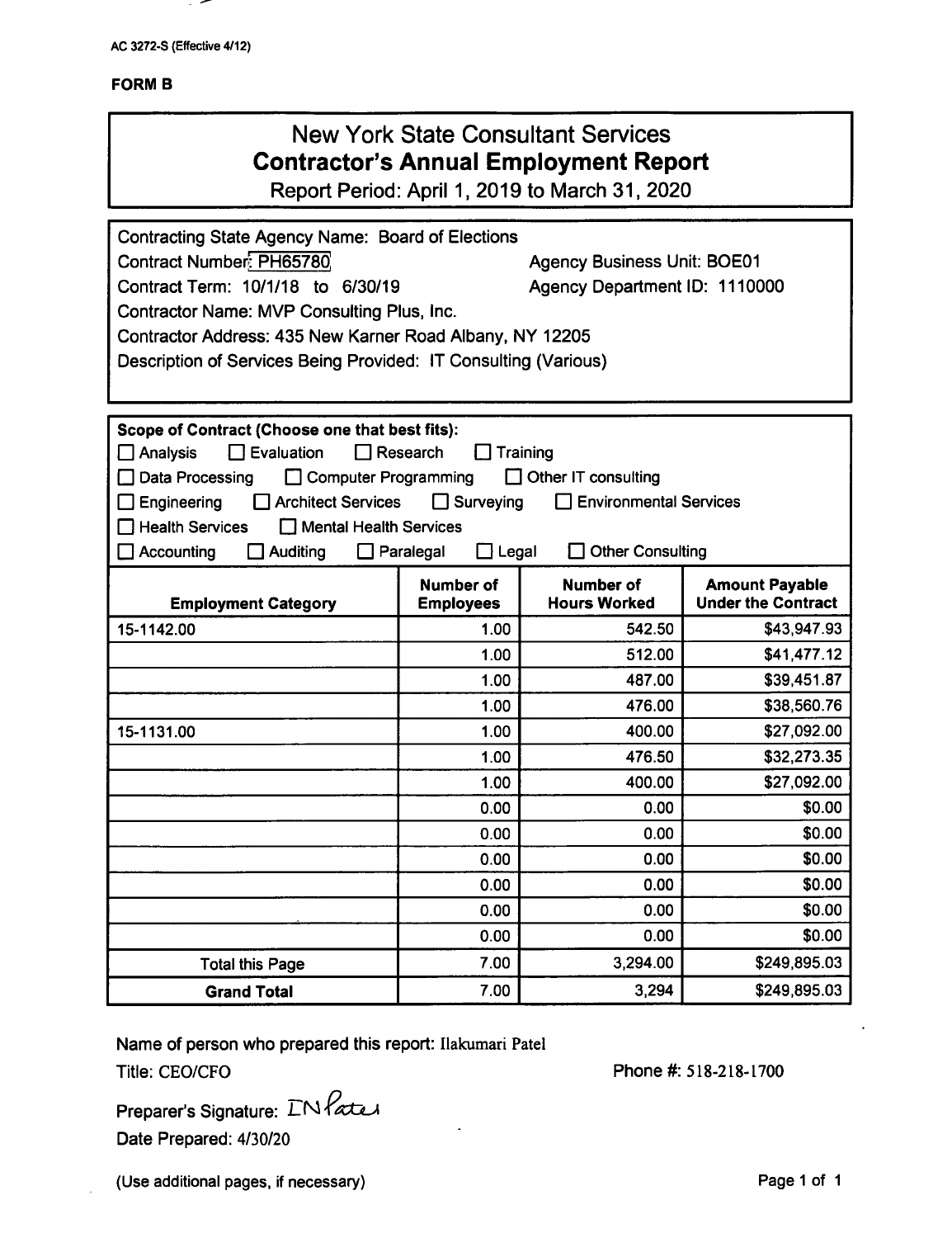|  | From: Prakash Mehta |  |
|--|---------------------|--|
|--|---------------------|--|

 $AC$  **3272-S** (Effective 4/12)

#### **FORMB**

| <b>New York State Consultant Services</b><br><b>Contractor's Annual Employment Report</b><br>Report Period: April 1, 2019 to March 31, 2020                                                                                                                                                                                                                                                                                                              |                          |                                                                     |                                                    |  |  |  |  |
|----------------------------------------------------------------------------------------------------------------------------------------------------------------------------------------------------------------------------------------------------------------------------------------------------------------------------------------------------------------------------------------------------------------------------------------------------------|--------------------------|---------------------------------------------------------------------|----------------------------------------------------|--|--|--|--|
| <b>Contracting State Agency Name: Board of Elections</b><br>Contract Number: PH 65782<br>Contract Term: 11/01/2012 to 06/30/2019<br>Contractor Name: PSI International Inc.<br>Contractor Address: 11200 Waples Mill Rd, Suite 200 Fairfax, VA 22030<br>Description of Services Being Provided: IT Services                                                                                                                                              |                          | <b>Agency Business Unit: BOE01</b><br>Agency Department ID: 1110000 |                                                    |  |  |  |  |
| Scope of Contract (Choose one that best fits):<br>□ Analysis<br>$\Box$ Evaluation<br>$\Box$ Research<br>Training<br>Data Processing<br>Computer Programming<br>$\boxtimes$ Other IT consulting<br>Engineering<br><b>Architect Services</b><br>$\Box$ Surveying<br><b>Environmental Services</b><br>□ Health Services<br>$\Box$ Mental Health Services<br><b>Other Consulting</b><br>$\Box$ Accounting<br>Auditing<br>$\Box$ Paralegal<br>$\square$ Legal |                          |                                                                     |                                                    |  |  |  |  |
| <b>Employment Category</b>                                                                                                                                                                                                                                                                                                                                                                                                                               | Number of<br>· Employees | <b>Number of</b><br><b>Hours Worked</b>                             | <b>Amount Payable</b><br><b>Under the Contract</b> |  |  |  |  |
| Computer Systems Analysts                                                                                                                                                                                                                                                                                                                                                                                                                                | 1                        | 1,366.00                                                            | \$89,063.20                                        |  |  |  |  |
| <b>Computer Programmers</b>                                                                                                                                                                                                                                                                                                                                                                                                                              | $\overline{2}$           | 3,048.25                                                            | \$200,148.10                                       |  |  |  |  |
|                                                                                                                                                                                                                                                                                                                                                                                                                                                          |                          |                                                                     |                                                    |  |  |  |  |
|                                                                                                                                                                                                                                                                                                                                                                                                                                                          |                          |                                                                     |                                                    |  |  |  |  |
|                                                                                                                                                                                                                                                                                                                                                                                                                                                          |                          |                                                                     | ∽                                                  |  |  |  |  |
|                                                                                                                                                                                                                                                                                                                                                                                                                                                          |                          |                                                                     |                                                    |  |  |  |  |
|                                                                                                                                                                                                                                                                                                                                                                                                                                                          |                          |                                                                     |                                                    |  |  |  |  |
|                                                                                                                                                                                                                                                                                                                                                                                                                                                          |                          |                                                                     |                                                    |  |  |  |  |
|                                                                                                                                                                                                                                                                                                                                                                                                                                                          |                          |                                                                     |                                                    |  |  |  |  |
|                                                                                                                                                                                                                                                                                                                                                                                                                                                          |                          |                                                                     |                                                    |  |  |  |  |
| $\ddot{\phantom{a}}$                                                                                                                                                                                                                                                                                                                                                                                                                                     |                          |                                                                     |                                                    |  |  |  |  |
| <b>Total this Page</b>                                                                                                                                                                                                                                                                                                                                                                                                                                   | 3                        | 4,414.25                                                            | \$289,211.30                                       |  |  |  |  |
| 3<br>4,414.25<br>\$289,211.30<br><b>Grand Total</b>                                                                                                                                                                                                                                                                                                                                                                                                      |                          |                                                                     |                                                    |  |  |  |  |

**Name of person who prepared this report:** Jasmin Bertulfo

Bertruf,

**Title:** Accountant

**Preparer's Signature:**

**Date Prepared: 05/08/2020**

(Use additional pages, if necessary) example the control of the control of the Page 1 of 1

Phone #: 703.621.5849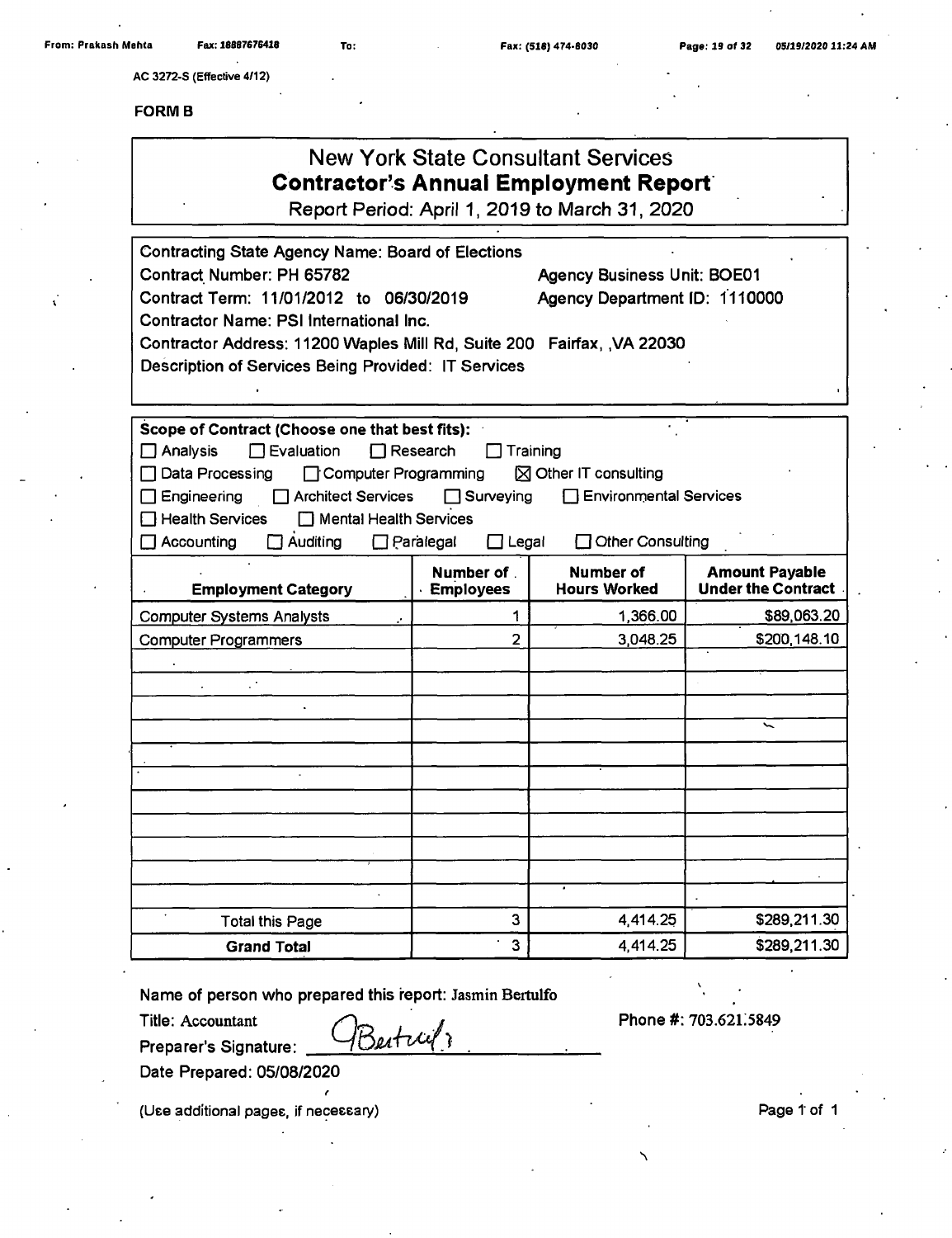#### **FORM B**

#### New York State Consultant Services **Contractor's Annual Employment Report** Report Period: April 1, 2019 to March 31, 2020

| Contracting State Agency Name: NYS BOE                                                                                                                                         |                                  |  |  |  |
|--------------------------------------------------------------------------------------------------------------------------------------------------------------------------------|----------------------------------|--|--|--|
| Contract Number: PN205AB                                                                                                                                                       | <b>Agency Business Unit:</b>     |  |  |  |
| Agency Department ID: [ICOOO<br>Contract Term: $\frac{i}{i}$   $i$   $i$ + to $\frac{3}{3}$   22<br>Contractor Name: New York State Technology Enterprise Corporation (NYSTEC) |                                  |  |  |  |
| Contractor Address: 99 Otis Street, 2 <sup>nd</sup> Floor, Rome, NY 13441<br>Description of Services Being Provided:<br>Info Security Services Voting Systems & Elec Admin     |                                  |  |  |  |
| Scope of Contract (Choose one that best fits):                                                                                                                                 |                                  |  |  |  |
| $\Box$ Evaluation<br>Analysis<br>Research                                                                                                                                      | Training                         |  |  |  |
| Data Processing<br>$\boxtimes$ Other IT consulting<br>□ Computer Programming                                                                                                   |                                  |  |  |  |
| <b>Architect Services</b><br>Engineering<br>Surveying                                                                                                                          | <b>Environmental Services</b>    |  |  |  |
| <b>Health Services</b><br><b>Mental Health Services</b>                                                                                                                        |                                  |  |  |  |
| <b>Auditing</b><br>Accounting<br>Paralegal                                                                                                                                     | <b>Other Consulting</b><br>Legal |  |  |  |

| <b>Employment Category</b>                                    | <b>Number of</b><br><b>Employees</b> | Number of hours to be<br>worked | <b>Amount Payable Under</b><br>the Contract |
|---------------------------------------------------------------|--------------------------------------|---------------------------------|---------------------------------------------|
| 11-3021.00 Computer and<br><b>Information Systems Manager</b> | $\mathcal{F}_{\mathcal{D}}$          | 1,144.50                        | \$124,692.23                                |
|                                                               |                                      |                                 |                                             |
|                                                               |                                      |                                 |                                             |
| Total this page                                               | /3                                   | 1,144.50                        | \$124,692.23                                |
| <b>Grand Total</b>                                            | 13                                   | 1,144.50                        | \$124,692.23                                |

Name of person who prepared this report: Michael J. Tallman

Title: Contracts Manager

Preparer's Signature:

Mechel flellm

Phone #: 315-334-7843 [mtallman@nvstec.com](mailto:mtallman@nvstec.com)

Date Prepared: **5/12/2020** (Use additional pages, if necessary)  $\neg AOS99$  Page 1 of 1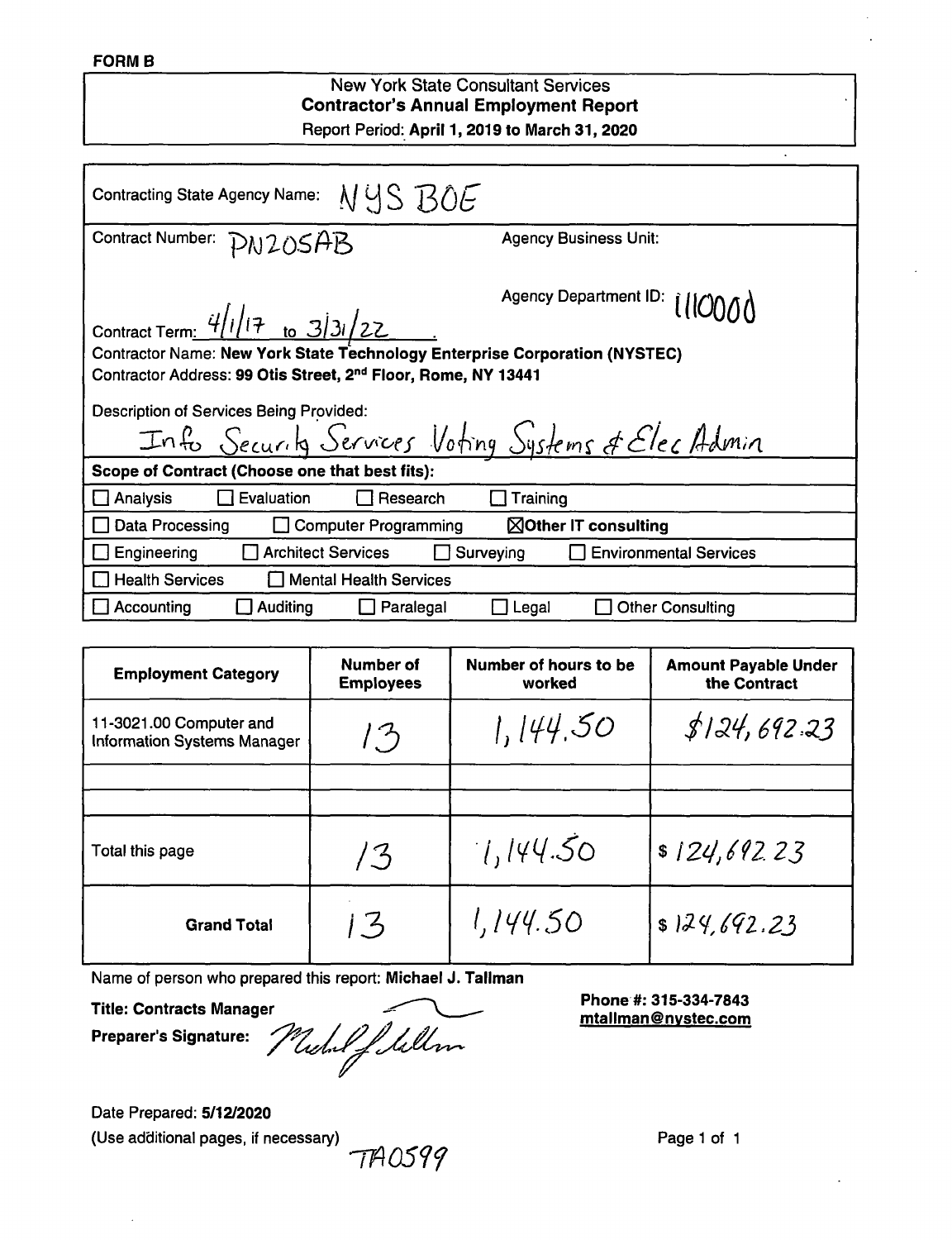#### **FORMS**

#### **New York State Consultant Services Contractor's Annual Employment Report** Report Period; **April 1, 2019 to March 31, 2020**

| NYS BOE<br><b>Contracting State Agency Name:</b>                                                                                                        |                                         |  |  |  |
|---------------------------------------------------------------------------------------------------------------------------------------------------------|-----------------------------------------|--|--|--|
| <b>Contract Number:</b><br>PNZOSAC                                                                                                                      | <b>Agency Business Unit:</b>            |  |  |  |
| Contract Term: $\frac{U I /7}{10}$ to $\frac{3}{3}$ /22                                                                                                 | <b>Agency Department ID:</b><br>111000A |  |  |  |
| Contractor Name: New York State Technology Enterprise Corporation (NYSTEC)<br>Contractor Address: 99 Otis Street, 2 <sup>nd</sup> Floor, Rome, NY 13441 |                                         |  |  |  |
| Description of Services Being Provided:<br>Process & Procedure assistance                                                                               |                                         |  |  |  |
| Scope of Contract (Choose one that best fits):                                                                                                          |                                         |  |  |  |
| Evaluation<br>Analysis<br>Research                                                                                                                      | Training                                |  |  |  |
| Data Processing<br><b>Computer Programming</b>                                                                                                          | $\boxtimes$ Other IT consulting         |  |  |  |
| Engineering<br><b>Architect Services</b><br>Surveying                                                                                                   | <b>Environmental Services</b>           |  |  |  |
| $\Box$ Health Services<br>□ Mental Health Services                                                                                                      |                                         |  |  |  |
| Accounting<br>Auditing<br>Paralegal                                                                                                                     | <b>Other Consulting</b><br>Legal        |  |  |  |

| <b>Employment Category</b>                                    | <b>Number of</b><br><b>Employees</b>                      | Number of hours to be<br>worked | <b>Amount Payable Under</b><br>the Contract |
|---------------------------------------------------------------|-----------------------------------------------------------|---------------------------------|---------------------------------------------|
| 11-3021.00 Computer and<br><b>Information Systems Manager</b> | $\mathcal{P}_{\mathbb{Z}}$                                | 859.50                          | 3/21,776.16                                 |
|                                                               |                                                           |                                 |                                             |
|                                                               |                                                           |                                 |                                             |
| Total this page                                               | $\mathcal{L}$                                             | 859.50                          | \$121,776.16                                |
| <b>Grand Total</b>                                            | $\mathcal{Z}% _{M_{1},M_{2}}^{\alpha,\beta}(\varepsilon)$ | 859.50                          | \$121.776.16                                |

Name of person who prepared this report: **Michael J. Tallman**

**Title: Contracts Manager**

**Preparer's Signature:**

Mehl Julton

**Phone #: 315-334-7843 [mtallman@nvstec.com](mailto:mtallman@nvstec.com)**

Date Prepared: **5/12/2020** (Use additional pages, if necessary) example the example of the Page 1 of 1

'7^05'? 7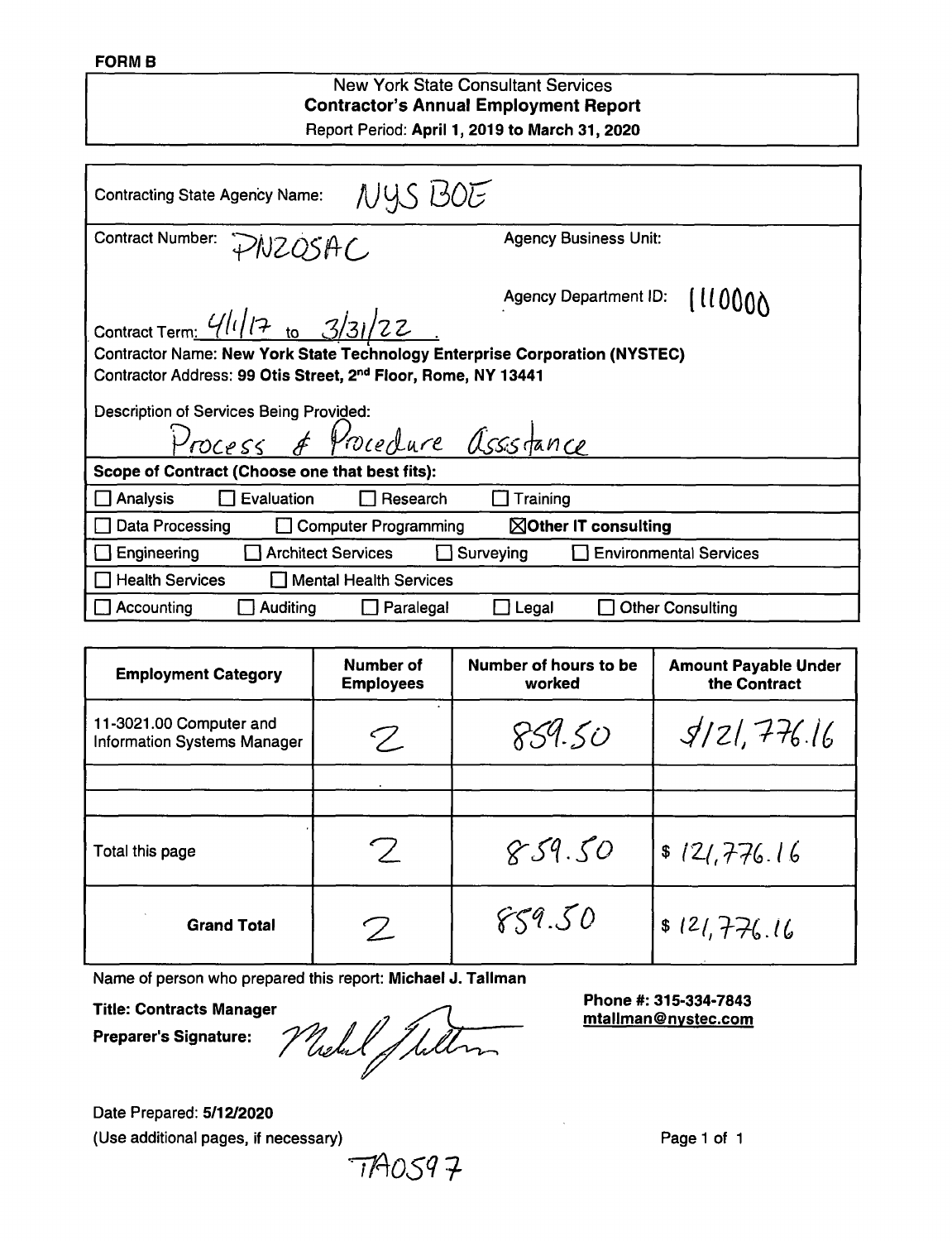#### **FORM B**

#### **New York State Consultant Services Contractor's Annual Employment Report** Report Period: **April 1, 2019 to March 31, 2020**

| NYS BOE<br><b>Contracting State Agency Name:</b>                                                                                                                                               |                                                   |  |  |  |
|------------------------------------------------------------------------------------------------------------------------------------------------------------------------------------------------|---------------------------------------------------|--|--|--|
| <b>Contract Number:</b><br>PNZOSAD                                                                                                                                                             | <b>Agency Business Unit:</b>                      |  |  |  |
|                                                                                                                                                                                                | <b>Agency Department ID:</b>                      |  |  |  |
| Contract Term: $10/1/18$ to $9/30/21$<br>111000<br>Contractor Name: New York State Technology Enterprise Corporation (NYSTEC)<br>Contractor Address: 99 Otis Street, 2nd Floor, Rome, NY 13441 |                                                   |  |  |  |
| Description of Services Being Provided:<br>Election CyberSecurity Unices                                                                                                                       |                                                   |  |  |  |
| Scope of Contract (Choose one that best fits):                                                                                                                                                 |                                                   |  |  |  |
| Evaluation<br>$\Box$ Analysis<br>Research                                                                                                                                                      | Training                                          |  |  |  |
| $\Box$ Data Processing<br>$\boxtimes$ Other IT consulting<br><b>Computer Programming</b><br>H                                                                                                  |                                                   |  |  |  |
| $\Box$ Engineering<br><b>Architect Services</b>                                                                                                                                                | $\Box$ Surveying<br><b>Environmental Services</b> |  |  |  |
| <b>Health Services</b><br><b>Mental Health Services</b>                                                                                                                                        |                                                   |  |  |  |
| $\Box$ Accounting<br>Auditing<br>$\Box$ Paralegal                                                                                                                                              | <b>Other Consulting</b><br>Legal                  |  |  |  |

| <b>Employment Category</b>                                    | Number of<br><b>Employees</b> | Number of hours to be<br>worked | <b>Amount Payable Under</b><br>the Contract |
|---------------------------------------------------------------|-------------------------------|---------------------------------|---------------------------------------------|
| 11-3021.00 Computer and<br><b>Information Systems Manager</b> | 25                            | 6,314.25                        | 81,081,555.75                               |
|                                                               |                               |                                 |                                             |
| Total this page                                               | $25 -$                        | 6,314.25                        | \$1,081,555.75                              |
| <b>Grand Total</b>                                            | 25                            | 6,314.25                        | \$1,081,555.75                              |

Name of person who prepared this report: **Michael J. Tallman**

**Title: Contracts Manager Preparer's Signature:**

Jult Ucchil

**Phone #: 315-334-7843 [mtallman@nvstec.com](mailto:mtallman@nvstec.com)**

Date Prepared: **5/12/2020** (Use additional pages, if necessary) example the example of the Page 1 of 1

TA0672